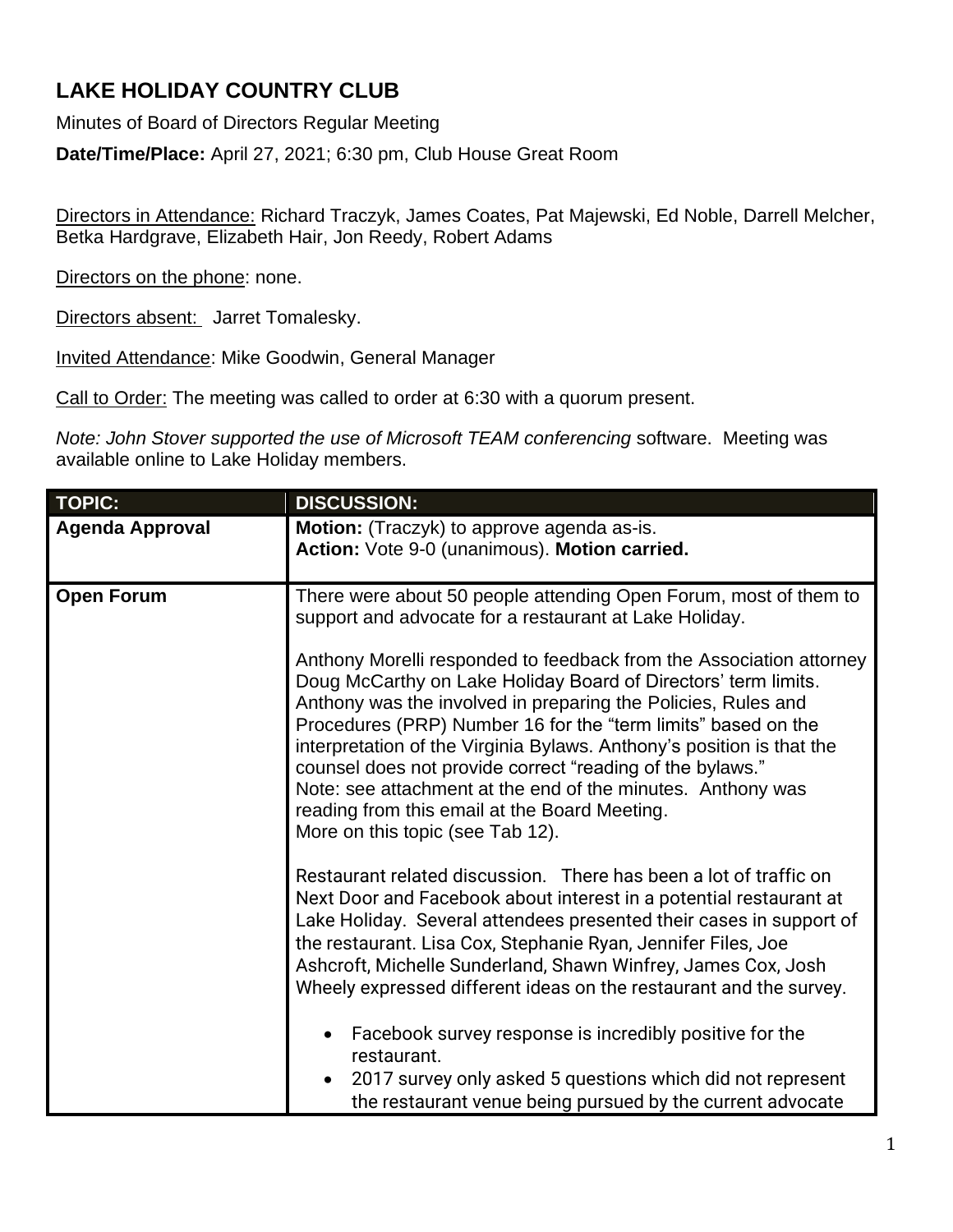|                                                                     | group.<br>Request to fund survey needs to be supported by board.<br>Lakefront restaurant will have positive impact on the housing<br>market and provide a gathering point for LHCC members and<br>guests.<br>Subcommittee will be formed as part of MPC to start<br>$\bullet$<br>exploring and developing "restaurant related survey<br>questions/processes." Several restaurant<br>advocates/speakers at tonight's meeting are interested to<br>join.<br>Restaurant could be a good source for "part time jobs for LH<br>teenagers".<br>Board has responsibility to respond to community needs.<br>Restaurant could be sustained by the growing Lake Holiday<br>population (950+ homes, approximately 350 Membership Lot<br>Owners and guests). Using a minimum of 2 persons per<br>household, some % of Membership Lot Owners plus Guests, a<br>reasonable initial estimate of potential restaurant patrons<br>would be in the range of 2500-3000.<br>Note: Restaurant survey is topic of Tab 7. Richard Traczyk<br>responded to attendees in support of the restaurant survey:<br>Create a sub-committee as part of MPC. Assign Board<br>$\bullet$<br>Contact (Robert Adams), SC Chair, Secretary, etc.<br>Subcommittee will be formed as part of the MPC, will report<br>$\bullet$<br>to the MPC Chair as they develop Survey Questions, will follow<br>all LHCC Committee Protocols (Member in Good Standing,<br>Attendance/Quorum requirements, etc.).<br>MPC approved Survey Questions will then be submitted to the<br>Board for final approval before community distribution.<br>Microsoft Teams will be used as the Survey Platform with<br>assistance provided by John Stover (Technical Committee as<br>needed).<br>J.T. Hesse and Jared Mounts spoke in support of the<br>"Tributary/Watershed Survey" to ensure that all available Best<br>Management Practices (BMP's) for control of sediment and<br>phosphorus entering/impacting Lake Holiday have been adequately |
|---------------------------------------------------------------------|--------------------------------------------------------------------------------------------------------------------------------------------------------------------------------------------------------------------------------------------------------------------------------------------------------------------------------------------------------------------------------------------------------------------------------------------------------------------------------------------------------------------------------------------------------------------------------------------------------------------------------------------------------------------------------------------------------------------------------------------------------------------------------------------------------------------------------------------------------------------------------------------------------------------------------------------------------------------------------------------------------------------------------------------------------------------------------------------------------------------------------------------------------------------------------------------------------------------------------------------------------------------------------------------------------------------------------------------------------------------------------------------------------------------------------------------------------------------------------------------------------------------------------------------------------------------------------------------------------------------------------------------------------------------------------------------------------------------------------------------------------------------------------------------------------------------------------------------------------------------------------------------------------------------------------------------------------------------------------------|
|                                                                     | vetted. This topic is covered in Tab 10.                                                                                                                                                                                                                                                                                                                                                                                                                                                                                                                                                                                                                                                                                                                                                                                                                                                                                                                                                                                                                                                                                                                                                                                                                                                                                                                                                                                                                                                                                                                                                                                                                                                                                                                                                                                                                                                                                                                                             |
| Tab 1 – Approval of<br><b>March 23, 2021 BOD</b><br>meeting minutes | <b>Motion:</b> (Hardgrave) To approve minutes.<br>Action: 9-0 (unanimous). Motion carried.                                                                                                                                                                                                                                                                                                                                                                                                                                                                                                                                                                                                                                                                                                                                                                                                                                                                                                                                                                                                                                                                                                                                                                                                                                                                                                                                                                                                                                                                                                                                                                                                                                                                                                                                                                                                                                                                                           |
| Tab 2 - President's<br><b>Report</b>                                | VA governor Northam has provided new restriction rules on indoor<br>and outside gathering (100 people outside event and 50 people for<br>an inside event).                                                                                                                                                                                                                                                                                                                                                                                                                                                                                                                                                                                                                                                                                                                                                                                                                                                                                                                                                                                                                                                                                                                                                                                                                                                                                                                                                                                                                                                                                                                                                                                                                                                                                                                                                                                                                           |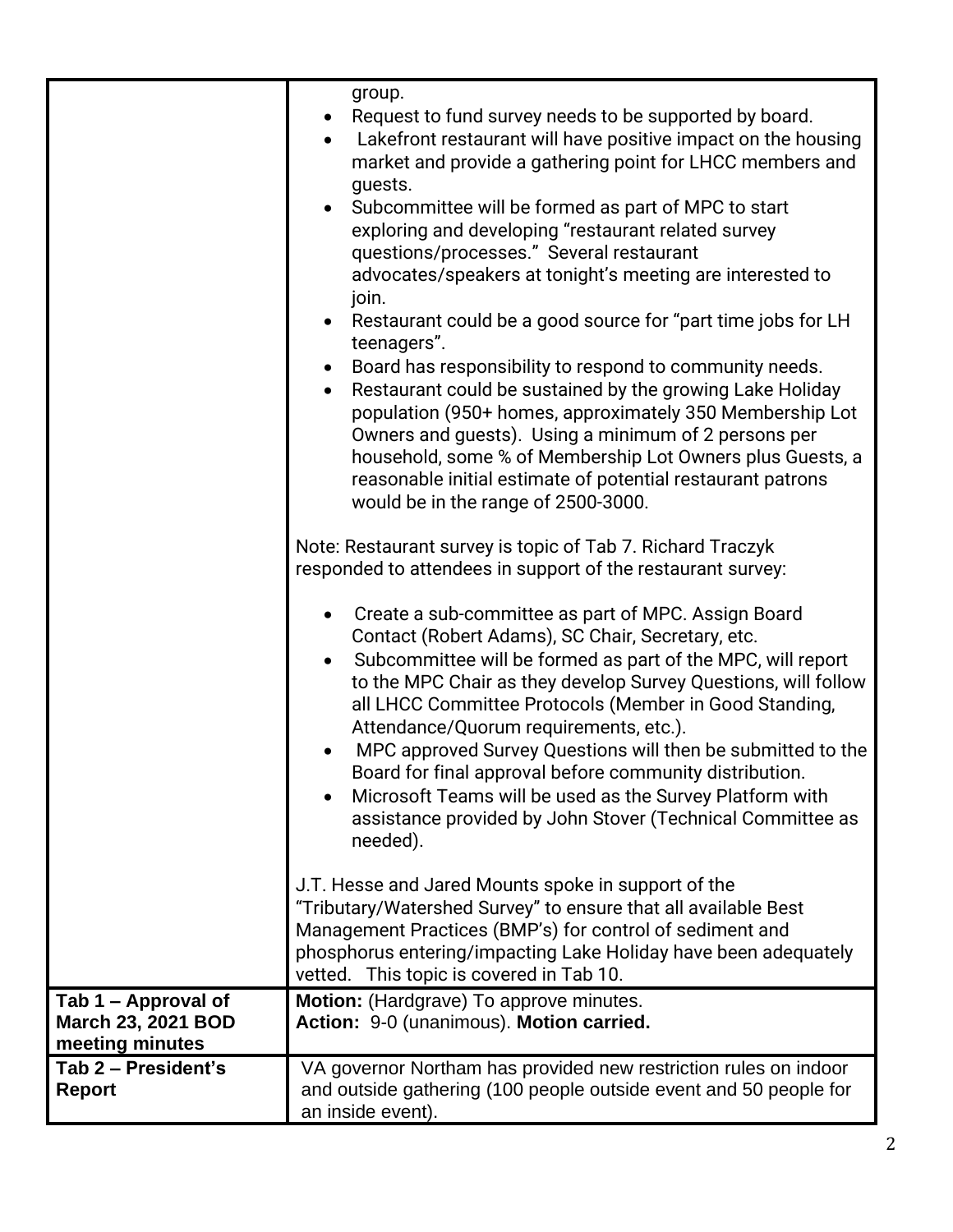|                                            | New amenities: Dog park is opened; the fitness center is fully<br>functional. Food trucks are back on weekends. Munchie Ducks food<br>venue to open on Memorial weekend.<br>How to respond to requests to remove trees (fallen or down dead<br>trees) in the common areas of the Lake holiday community. Option                                                                                                                                                                        |
|--------------------------------------------|----------------------------------------------------------------------------------------------------------------------------------------------------------------------------------------------------------------------------------------------------------------------------------------------------------------------------------------------------------------------------------------------------------------------------------------------------------------------------------------|
|                                            | is to ask the LH attorney to draft a "hold harmless" document. Pat<br>and Mike to create "TAB for the next board meeting" on how to<br>proceed.                                                                                                                                                                                                                                                                                                                                        |
|                                            | Clubhouse bathrooms will be reopened on Memorial weekend.<br>Bathrooms will be locked down at night. Portable restrooms will be<br>in place for the summer season. Need to finalize daily cleaning<br>process.                                                                                                                                                                                                                                                                         |
|                                            | Speed cameras are ready for installation.                                                                                                                                                                                                                                                                                                                                                                                                                                              |
|                                            | Beach II proposals: two proposals were received. Master Planning<br>committee to review proposals. May BOD meetings will have TAB.                                                                                                                                                                                                                                                                                                                                                     |
|                                            | Patrolling of the Lake Holiday has started. Need full accounting<br>reports from the Sheriff's department on violations.                                                                                                                                                                                                                                                                                                                                                               |
|                                            | Phase II walking trails: work to start next week. \$17,800 is already<br>allocated for the project.                                                                                                                                                                                                                                                                                                                                                                                    |
|                                            | Gazebo for the dog and the Country Club parks. Richard<br>recommends buying two Costco gazebos for \$1,700 each instead of<br>moving the bus stop pavilion (which is an expensive move). Funds<br>for this purchase would come from the last year budget.                                                                                                                                                                                                                              |
| Tab 3 - General<br><b>Manager's Report</b> | Walking trails: trail is approximately $\frac{1}{2}$ mile in length and will create a<br>walking circuit from CCP to the large roadside pond on West Masters<br>and back. Trail will be available in May.                                                                                                                                                                                                                                                                              |
|                                            | Old Pumphouse removal: collapsed irrigation pumphouse located on<br>the former golf course property is being removed. Yearly operating<br>budget is used to cover expenses. Concrete pad will be left behind;<br>could be used for picnic table etc.                                                                                                                                                                                                                                   |
|                                            | Redland Road Fencing: yearly budget includes \$13K for the planned<br>extension of the fencing and for the rehabilitation of the existing<br>fencing. McGrane Fence Co. manager will update proposal. It is<br>expected that the cost of the material will be increased. With the<br>price increase, office has sought additional pricing from competitors.<br>There is very little interest for this job. Estimates we have received<br>are more than \$5K above the approved budget. |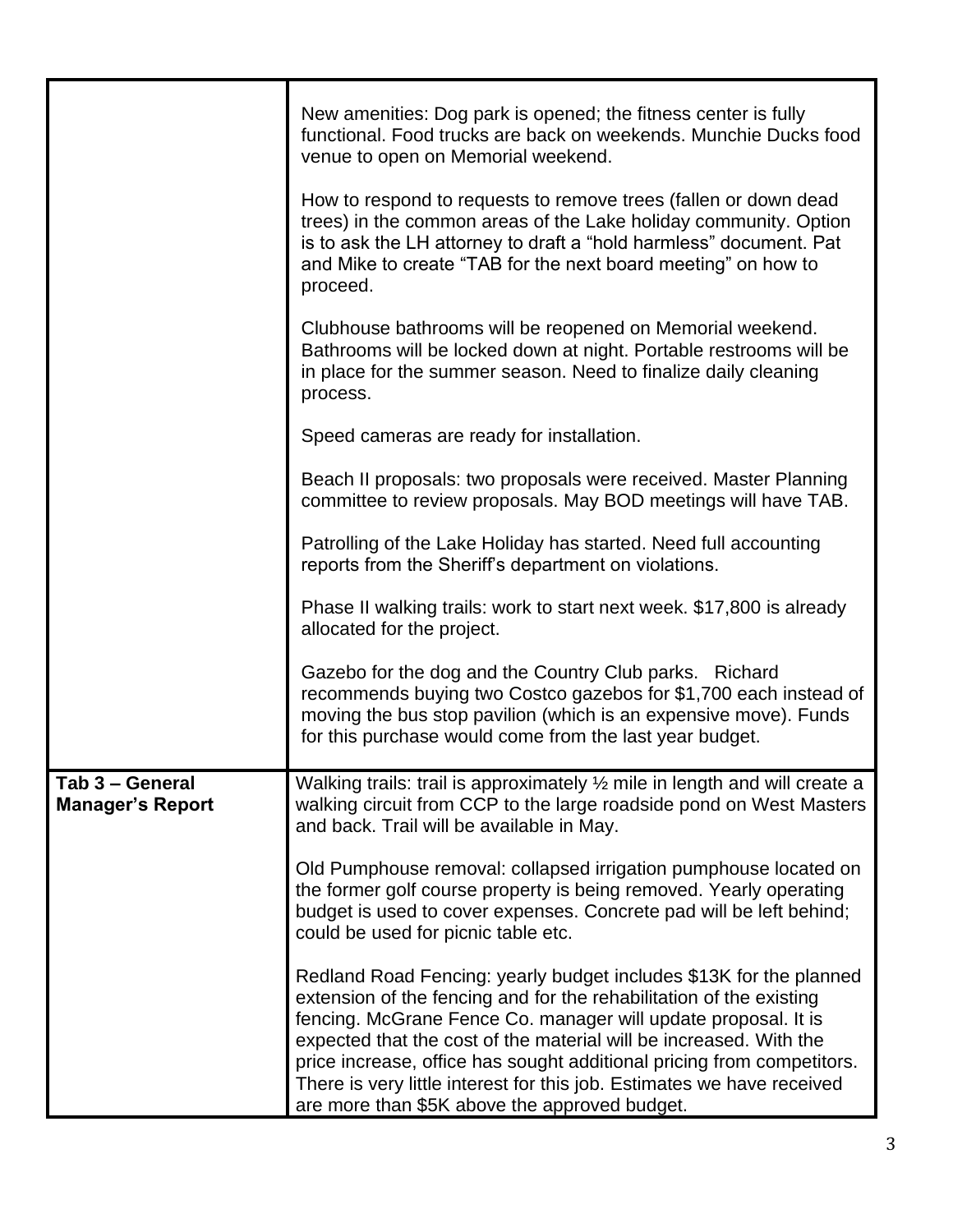|                                                                                                | Is the board going to approve additional budget? Total of<br>$\bullet$<br>\$20K will be required to complete the work as planned.<br>Additional \$7K to already allocated \$13K is needed.<br>Scale back of the project is an option.<br>Board direction: use the replacement reserve to cover cost<br>up to \$20K.                                                                                                                                                  |
|------------------------------------------------------------------------------------------------|----------------------------------------------------------------------------------------------------------------------------------------------------------------------------------------------------------------------------------------------------------------------------------------------------------------------------------------------------------------------------------------------------------------------------------------------------------------------|
| Tab 4 - Treasurer's<br><b>Report</b>                                                           | LH financial health continues in the positive direction.<br>Golf course loan is repaid: \$32K available for other use.                                                                                                                                                                                                                                                                                                                                               |
| Tab 5 - Committee                                                                              | Nothing to report.                                                                                                                                                                                                                                                                                                                                                                                                                                                   |
| <b>Reports</b>                                                                                 |                                                                                                                                                                                                                                                                                                                                                                                                                                                                      |
| Tab 6 - Adding<br><b>Electronic Voting as an</b><br><b>Option for LHCC</b><br><b>Elections</b> | The nomination committee would like to pursue adding electronic<br>voting as an option method of Absentee voting in LHCC elections.<br>Paper ballot option would continue to be available to Lake Holiday<br>members. Benefits include convenience, efficiency, cost saving,<br>election integrity, timely communication, environment, and member<br>participation. If approved by the Board, updates to PRP 16 would be<br>made.                                    |
|                                                                                                | <b>Recommendation:</b> board to approve exploring voting and electronic<br>communications as options for the 2021 election.<br>Note: election changes would need to be approved in the general<br>election.                                                                                                                                                                                                                                                          |
|                                                                                                | Motion (Hardgrave): Move that the LHCC Board approve exploring<br>electronic voting and electronic communications as options for<br>future elections.                                                                                                                                                                                                                                                                                                                |
|                                                                                                | Action: 9-0 (unanimous). Motion carried.                                                                                                                                                                                                                                                                                                                                                                                                                             |
| Tab 7 - On-Site<br><b>Restaurant survey</b>                                                    | <b>Issue:</b> an increasing number of LHCC members are requesting that<br>the Board fund a "2021 Restaurant Survey" as follow-up to the one<br>conducted during 2017. The 2017 Board sponsored Community<br>Survey did not provide sufficient detail for a meaningful response.<br>Also reference to "becoming a member of a Restaurant Club by<br>paying monthly fees" skewed responses/interest.                                                                   |
|                                                                                                | Note: see Open Forum discussions on the "restaurant interest".                                                                                                                                                                                                                                                                                                                                                                                                       |
|                                                                                                | <b>Board discussion:</b><br>Why to have a separate survey? Next survey on many topics<br>will be conducted in 2022. Response: this is a special request<br>from the community.<br>Munchie Ducks café owner has a 3-year contract. We should<br>$\bullet$<br>get experience with the restaurant idea from this enterprise.<br>Survey questions need to come from Master Planning and<br><b>B&amp;G.</b><br>In stead of spending money on the survey software, we need |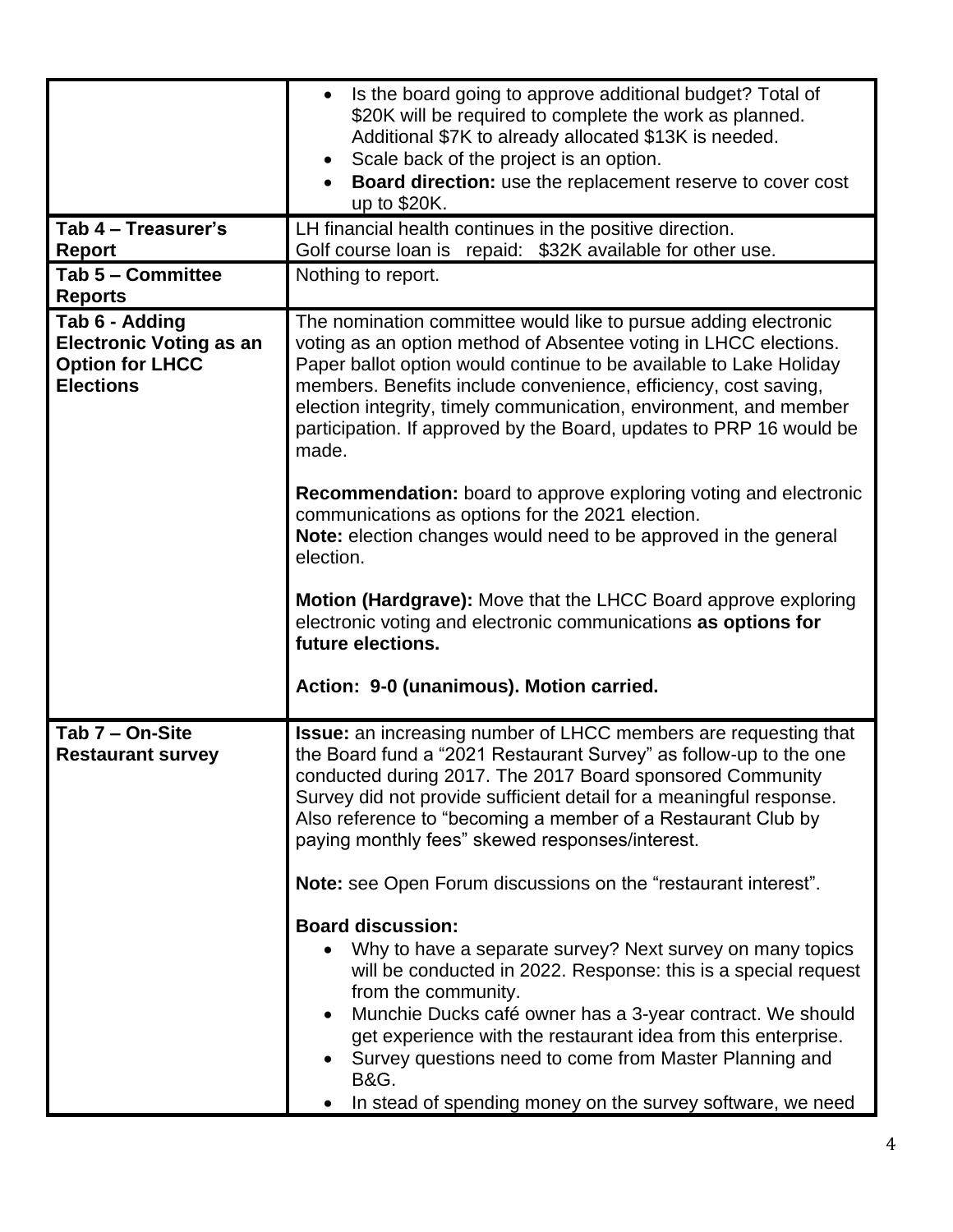|                                                                                              | to explore use of the Microsoft platform.                                                                                                                                                                                                                                                                                                                                                                                                                                                                                                                             |
|----------------------------------------------------------------------------------------------|-----------------------------------------------------------------------------------------------------------------------------------------------------------------------------------------------------------------------------------------------------------------------------------------------------------------------------------------------------------------------------------------------------------------------------------------------------------------------------------------------------------------------------------------------------------------------|
|                                                                                              | Any sub-committee focused on the "restaurant exploration"<br>$\bullet$                                                                                                                                                                                                                                                                                                                                                                                                                                                                                                |
|                                                                                              | needs to follow established rules and procedures.                                                                                                                                                                                                                                                                                                                                                                                                                                                                                                                     |
|                                                                                              | <b>Recommendation:</b><br>Form a sub-committee with members from the Master<br>Planning and Building&Grounds committees plus any<br>interested Board and community members. Objective is to<br>create survey questions to be validated by the Board.<br>Use Microsoft platform to run the survey.<br>$\bullet$<br>Robert Adams and Jon Reedy will lead the sub-committee.<br>$\bullet$<br>Sub-committee will be established under the Master Planning<br>Committee.<br><b>Motion:</b> Form a sub-committee under MP.                                                  |
|                                                                                              | Action: 9-0 (unanimous). Motion carried.                                                                                                                                                                                                                                                                                                                                                                                                                                                                                                                              |
|                                                                                              | Motion: Use Microsoft software platform for the survey.<br>Action: 9-0 (unanimous). Motion carried.                                                                                                                                                                                                                                                                                                                                                                                                                                                                   |
| Tab 8 - Priority of<br><b>New/Revised Capital</b><br><b>Improvement Projects</b><br>for 2022 | <b>Issue:</b> Master Planning Committee has presented the proposed CIP<br>projects and monetary revisions to existing projects. Board needs to<br>review and approve/disapprove any of them. Changes to project<br>ranking can be made as well.                                                                                                                                                                                                                                                                                                                       |
|                                                                                              | <b>Board Decisions:</b><br>Change name of the CIP "Fitness Equip" to "Outdoor Fitness"<br>Equip". All approved.<br>Remove CIPs "Fish Stocking" and "Fish Survey". These<br>$\bullet$<br>projects are part of "Replacement Reserve." This change<br>was approved by all except James Coates.<br>Remove "Road lines" CIP. This change was approved by all<br>except Darrell Melcher.<br>Move "Marina Slips" as number 1 Project in the "Summary"<br>$\bullet$<br>Decision" table. This change was approved by all except<br>James Coates, Ed Noble and Richard Traczyk. |
|                                                                                              | <b>Motion:</b> Review and approve CIP projects and their ranking.                                                                                                                                                                                                                                                                                                                                                                                                                                                                                                     |
|                                                                                              | Action. Approve changes based on Board Decisions. See updates<br>above (Board Decisions). Motions were carried (see above).                                                                                                                                                                                                                                                                                                                                                                                                                                           |
| Tab 9 - Proposal for<br><b>Fish Habitat</b>                                                  | <b>Issue:</b> The Lake Committee is requesting Board to approve<br>placement of "larger types of Fish Habitat/Cover" at Lake Holiday in<br>the 20+/-foot depth ranges.                                                                                                                                                                                                                                                                                                                                                                                                |
|                                                                                              | <b>Recommendation:</b> LC recommends the construction and placement                                                                                                                                                                                                                                                                                                                                                                                                                                                                                                   |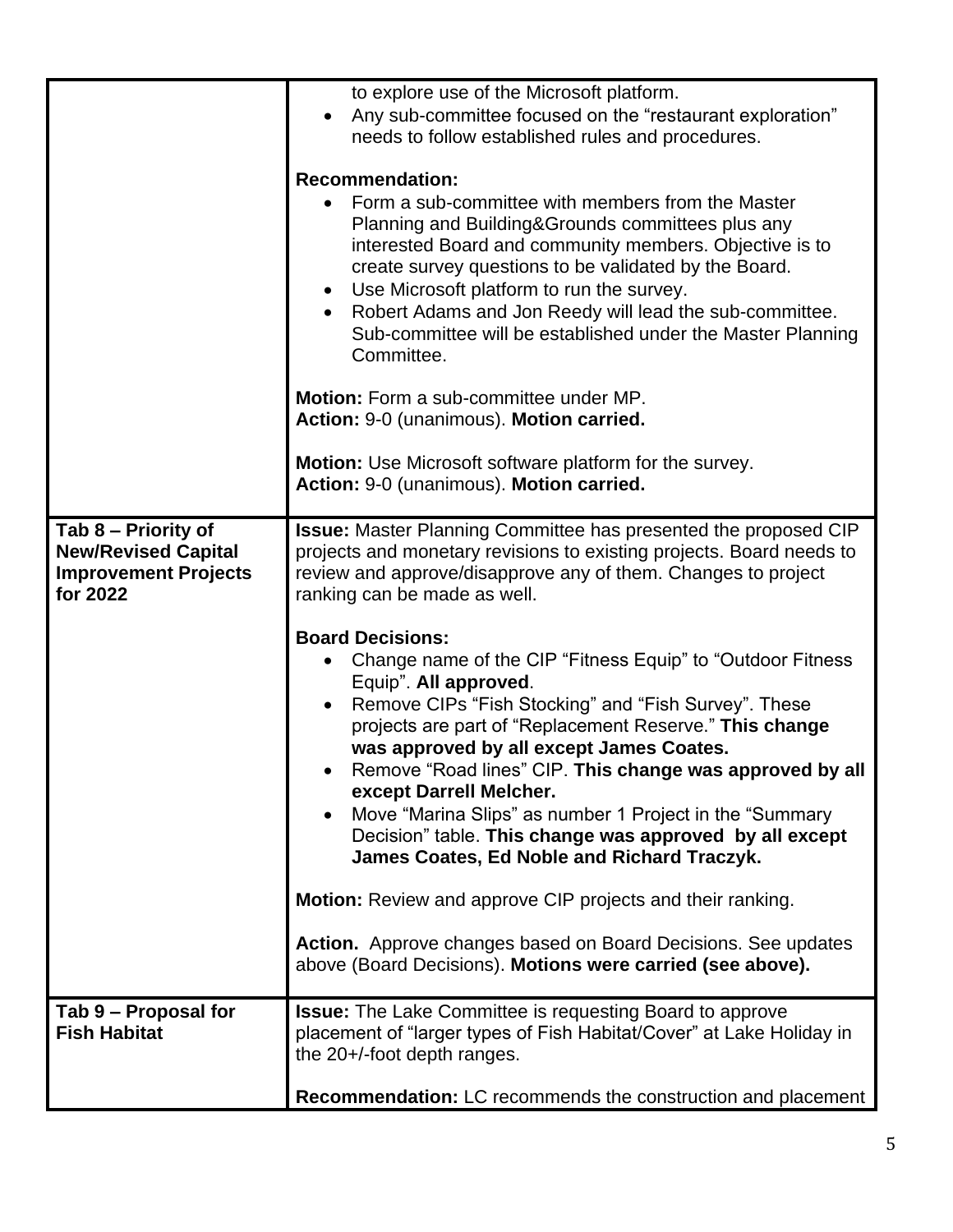|                                                                                                  | of habitat in areas off the fishing/observation pier behind the<br>clubhouse. The two types of habitat proposed are 4-foot artificial<br>brush/log structures and sunken Christmas trees.<br><b>Motion:</b> Approve LC recommendation for the habitat. Fund the work<br>from the replacement reserves.<br>Action. Action: 9-0 (unanimous). Motion carried. |
|--------------------------------------------------------------------------------------------------|------------------------------------------------------------------------------------------------------------------------------------------------------------------------------------------------------------------------------------------------------------------------------------------------------------------------------------------------------------|
|                                                                                                  |                                                                                                                                                                                                                                                                                                                                                            |
| Tab 10 - Proposal for<br><b>Potential</b><br><b>Tributary/Watershed</b><br>based Best Management | <b>Issue:</b> LC request for Board Approval to fund a "Stream/Watershed<br>Assessment (Issacs's Yielders and Miller Run} during May 2021".<br>Motion: Approve "Princeton Hydro 2021 Lake Holiday Preliminary                                                                                                                                               |
| Practices (BMP's) for<br>Sediment/Phosphorus<br><b>Control</b>                                   | Review of Existing Stream Stability and Watershed Condition<br>Proposal" at a cost of \$4,422. Replacement Reserve to fun this<br>activity.                                                                                                                                                                                                                |
|                                                                                                  | Action. Action: 9-0 (unanimous). Motion carried.                                                                                                                                                                                                                                                                                                           |
| Tab 11 - Capital<br><b>Improvement Project</b><br><b>Fund Adjustments</b>                        | Issue: Adjust category amounts in the CIP to zero balance<br>"Category 8010.13 Beach II Site Plan". The site plan for Beach II<br>had a cost overrun of \$10,917.50. Proposal would zero balance<br>this account by reallocating funds from other categories.                                                                                              |
|                                                                                                  | <b>Motion:</b> adjust the CIP categories to zero balance of Category<br>8010.13 Beach II Site Plan.                                                                                                                                                                                                                                                        |
|                                                                                                  | Action. Action: 9-0 (unanimous). Motion carried.                                                                                                                                                                                                                                                                                                           |
| Tab 12 - Need for Bylaw<br><b>Clarification re: Director</b><br><b>Term Limits</b>               | <b>Issue:</b> Nomination committee sought clarification to the Bylaws<br>Article IV due to various people interpretation of the current bylaws.<br>LHCC attorney's legal opinion was requested to clarify the current<br>Bylaws.                                                                                                                           |
|                                                                                                  | <b>Conclusion:</b> the rules of the 2021 election have now been clarified<br>by our legal counsel, and we must abide by the current Bylaws. We<br>need to amend our Bylaws to remove ambiguity and confliction<br>statements.                                                                                                                              |
|                                                                                                  | <b>Motion:</b> Board to approve Nomination committee recommendations<br>for the changes to Bylaws.                                                                                                                                                                                                                                                         |
|                                                                                                  | Action. Action: 9-0 (unanimous). Motion carried.                                                                                                                                                                                                                                                                                                           |
| <b>Adjournment /</b><br><b>Announcements</b>                                                     | The next Regular Board Meeting will be May 25, 2021 at 6:30 p.m. in<br>the Clubhouse Great Room.                                                                                                                                                                                                                                                           |
|                                                                                                  | Meeting completed around 9:30 pm.                                                                                                                                                                                                                                                                                                                          |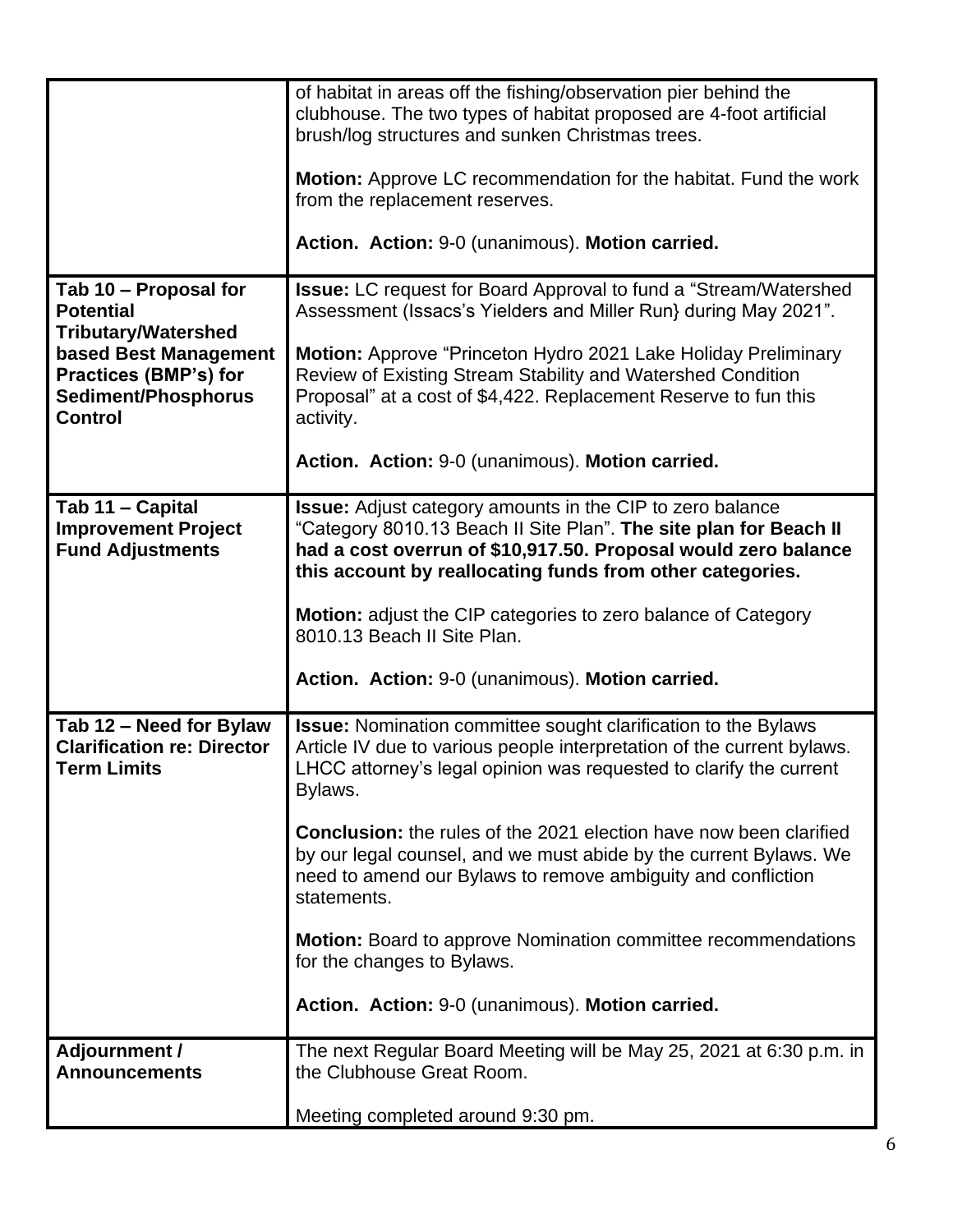## Attachment: Email exchange between Anthony Morelli and Ricard Traczyk on "term limits". Another note from Anthony to Board on May 7.

#### I ASKED ANTHONY TO COMMENT ON THE ATTORNEY OPENION. ANTHONY WROTE THE REVISIONS TO THE BYLAWS SO I FELT IT APPROPERATE TO CONTACT HIM.

He's wrong, but I guess we'll find out if ever there comes a legal challenge.

It was clearly defined and well contemplated that on the segment of a term fulfilled *solely by appointment of the BOD* would not count. I believe it to be unreasonable that he is choosing to insert language in that paragraph that doesn't exist and would not be interpreted by a Court or jury in that manner.

I can tell you that I will at least make that argument before the board, the Nominating Committee, and/or community because that is absolutely NOT what was intended nor does the text indicate is the case.

The language is clear and unambiguous: "The term of any interim Director as appointed by a majority of affirmative vote of the Board of Directors shall not be considered a term of office for the purpose of term limits." That's a singular exclusion and it is well-defined.

His opinion specifically (and erroneously, in my opinion) excludes the "as appointed by a majority of affirmative vote of the Board of Directors" text.

His opinion specifically includes and concludes (erroneously, in my opinion), "...fulfill the term of a prior Director who has later been ratified in that position by a vote of the membership..." and therefore you can be ELECTED for terms of up to 8 years. Sorry, Richard, that is EXPRESSLY prohibited by the Bylaws.

I'm not a lawyer. I listen to more cases in a year than most attorneys do. That does not make me an expert. What I can tell you without question is that the courts interpret almost without fail the "plain language of the document." McCarthy and Akers in their opinion take substantial liberties with the text (namely including language that is not part of the document) and are far afield of the plain language of the Bylaws.

And as someone who championed the recommendations for the update to the Bylaws, I can assure you I have a very vivid memory of the whats and whys of how that came to exist, what was contemplated, and what was not.

It was simply to not penalize a person who was appointed by a board to fill out a fraction of a year have that count towards their service terms should they opt to return and go to election. So yes, if in by election by the MEMBERSHIP, it IS possible to have to sit out for one year after having served four or five if one of those ELECTED BY THE MEMBERSHIP terms is abbreviated.

At the end of the day, the bylaws are clear, you may not serve more than six years consecutively as elected by the membership. So unless you want to move to upend the 4/4/3 election cycle, which is not expressly prohibited, but I don't believe is in the best interests of the community, the McCarthy/Akers opinion is putting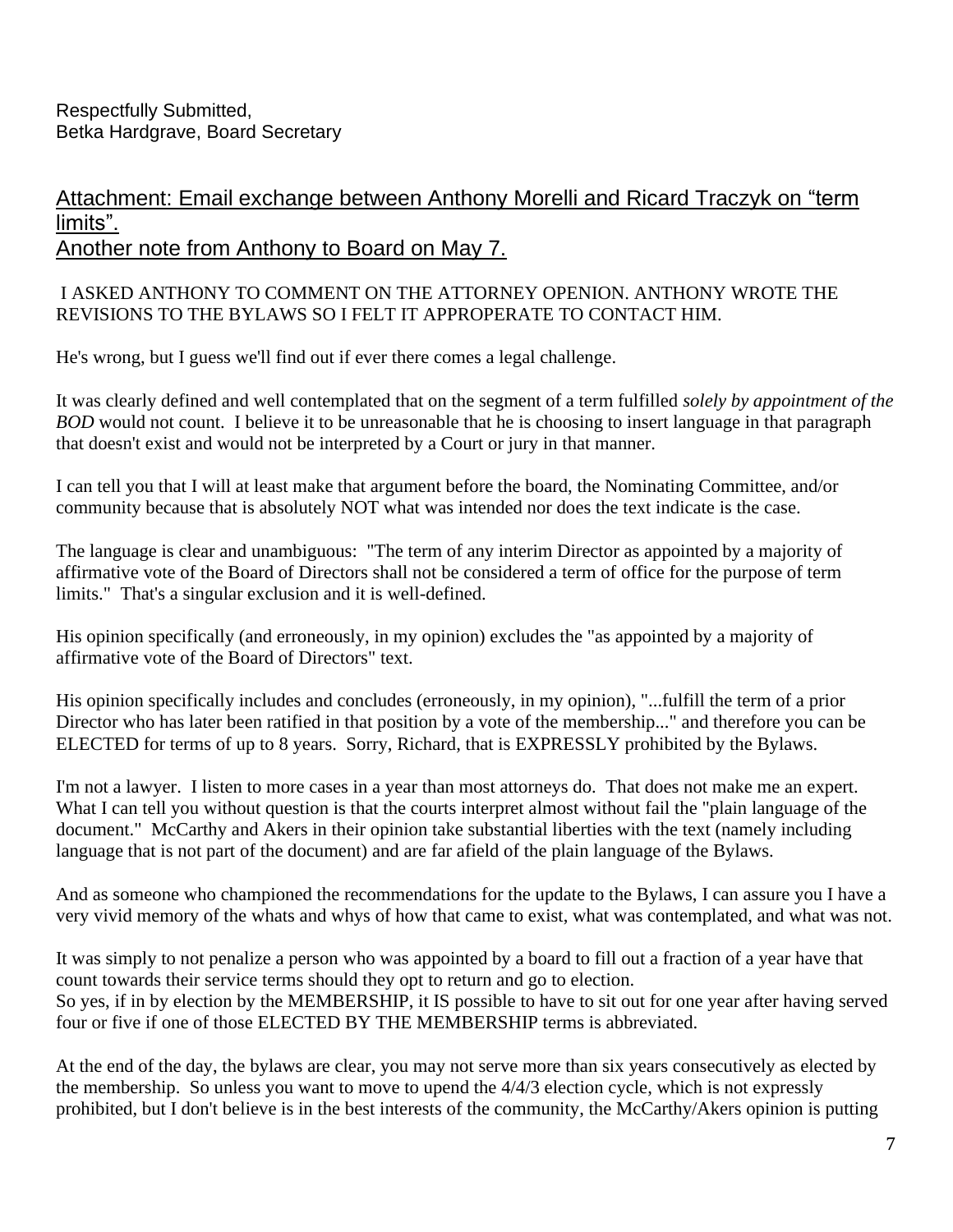this Board and the members who wish to follow its interpretation into a potential trouble spot.

I would urge you to heed my interpretation. At a minimum, to consider my words above long and intensively.

Respectfully, Anthony

#### **Email to Board members and nomination committee on May 7, 2021 Open Forum Support material (board meeting on April 27, 2021)**

As the person who took the lead on managing the proposed changes to the Bylaws in 2018, I can offer the following clarification on the language as detailed in the current approved LHCC Bylaws.

McCarthy and Akers opinion is incorrect for several reasons, the first of which is the most important. And that is, as an officer on this board of directors and the person who initiated the review of the bylaws, which hadn't been done at the time in approximately 7 years or so, I can tell you exactly what was discussed, what was contemplated, and what was the intention behind all of the changes. That on its own invalidates McCarthy and Akers opinion because I was in charge of the initiative in reviewing the bylaws, I did all of the writing which came about via months of board discussions, reviews, and revisions. And finally, all of the rationale was explained to Mr. McCarthy upon his final review of what was drafted for consideration by the community, and was given his final approval. This was the culmination of months of writing, revision, and review and approval ultimately by the legal team.

All anybody had to do was ask me. Why Mr. McCarthy's opinion is different now than it was then is anybody's guess.

Now, at least a few of you were on the board at that time, namely Dr. Majewski and Mr. Traczyk. Now, it's been approximately 4 years, so I certainly can understand if their recollections are not as sharp as mine are on these matters. However, it is rather sharp to myself and others who served on the board at that time. Moving onto the legal reasons, and this is an issue I have with Mr. McCarthy on more than a few occasions. He either or both inserts language into the policy/procedure that doesn't exist and omits language from the policy/procedure that does exist.

It was clearly defined and well contemplated that on the segment of a term fulfilled *solely by appointment of the BOD* would not count. I believe it to be unreasonable that he is choosing to insert language in that paragraph that doesn't exist and would not be interpreted by a Court or jury in that manner.

I make that argument before the board, the Nominating Committee, and/or community because that is absolutely NOT what was intended nor does the text indicate that is the case.

The language is clear and unambiguous: *"The term of any interim Director as appointed by a majority of affirmative vote of the Board of Directors shall not be considered a term of office for the purpose of term limits.*" That's a singular exclusion and it is well-defined.

His opinion specifically (and erroneously, in my opinion) excludes the *"as appointed by a majority of affirmative vote of the Board of Directors"* text.

His opinion specifically includes and concludes (erroneously, in my opinion), *"...fulfill the term of a prior Director who has later been ratified in that position by a vote of the membership..."* and therefore you can be ELECTED for terms of up to 8 years. That is EXPRESSLY prohibited by the Bylaws.

I'm not a lawyer. However, I've been working in the legal field for the better part of 15 years. I listen to more cases in a year than most attorneys do. That does not make me a lawyer. What I can tell you without question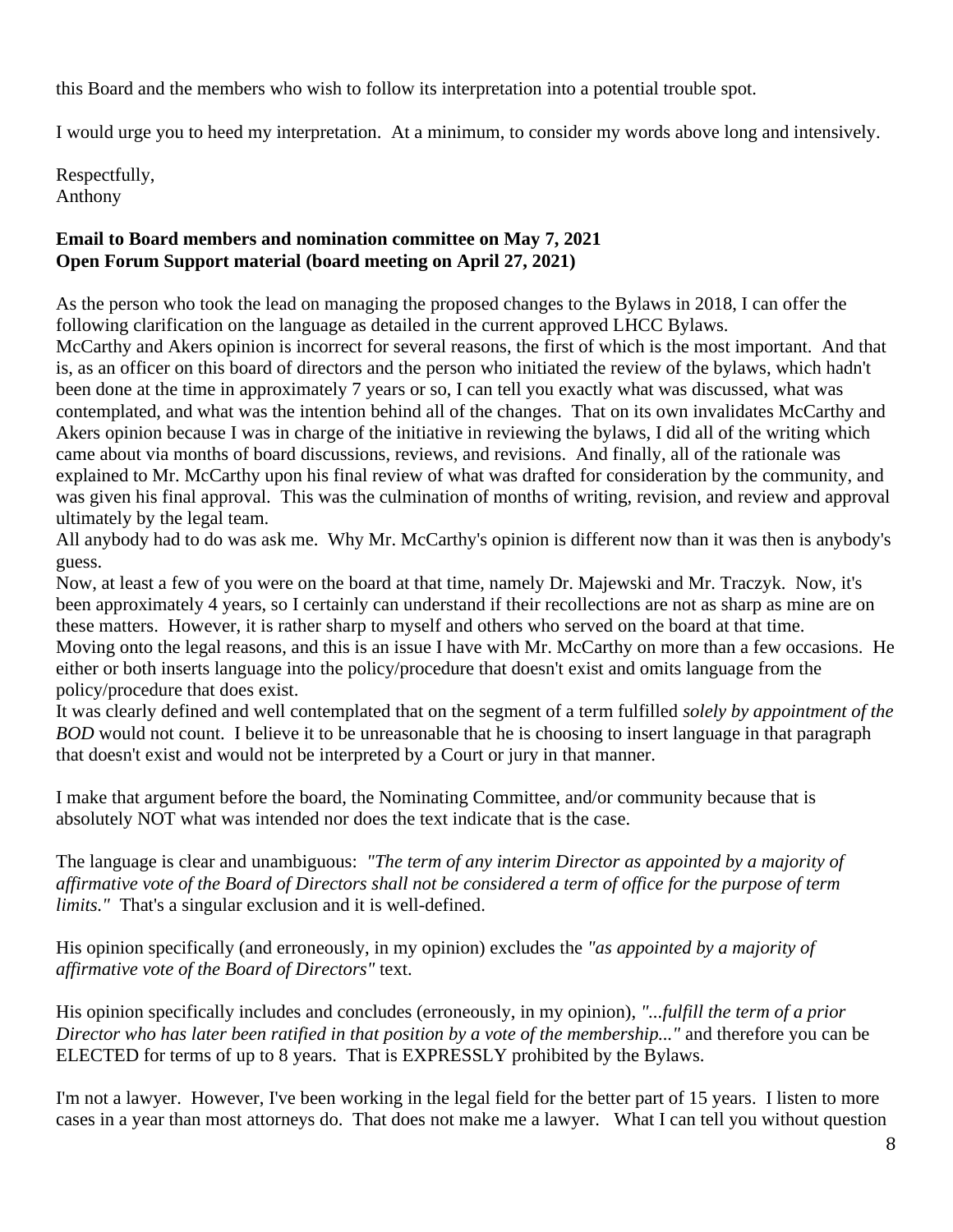is that the courts interpret almost without fail the "plain language of the document." McCarthy and Akers, in their opinion, take substantial liberties with the text (namely including language that is not part of the document) and are far afield of the plain language of the Bylaws.

And as someone who championed the recommendations for the update to the Bylaws, I can assure you I have a very vivid memory of the whats and whys of how that came to exist, what was contemplated, and what was not.

It was simply to not penalize a person who was appointed by a board to fill out a fraction of a year have that count towards their service terms should they opt to return and go to election.

So yes, if by election by the MEMBERSHIP, it IS possible to have to sit out for one year after having served four or five if one of those ELECTED BY THE MEMBERSHIP terms is abbreviated.

At the end of the day, the bylaws are clear, you may not serve more than six years consecutively as elected by the membership. So unless you want to move to upend the 4/4/3 election cycle, which is not expressly prohibited, but I don't believe is in the best interests of the community, the McCarthy/Akers opinion is putting this Board and the members who wish to follow its interpretation into a potential trouble spot.

The ONLY exception was for the APPOINTED director due to an untimely vacancy. The rationale behind that decision was that it was detrimental to the Association to "penalize" someone who stepped up to fill a vacancy for a partial year who may have designs on serving further. We contemplated that it would be detrimental to the Association for the short-term (people wouldn't step up to fill it when they could wait and expect to have the opportunity to serve 6 years).

While we contemplated similar reasons for those ELECTED to abbreviated terms, considering that we could allow someone to be elected to another abbreviated term on the back-end for the same reasons, there were not enough benefits to the Association (or individual) that were able to overcome essentially destroying the consistency of the 3/3/4 election cycle. There was no way for the Board to overcome that consequence for doing so. Therefore, any additional exception to allow for 6 years consecutively were disallowed under this specific circumstance. Any candidate running for office in a year where an abbreviated term is in play must give consideration to the fact that they may only be able to serve less than 6 years and then have to sit out one year.

We gave these measures a great deal of thought and analysis at the time because we obviously wanted to give ready, willing, and able candidates the opportunity to serve the Association for the maximum allowable time they would offer without unduly burdening or upending the current 3/3/4 election cycle.

### KEY POINTS:

1 - As the lead in this review and updating of the bylaws, I have express direct knowledge of the process which was undertaken. Both myself and the Association are in possession of all the supporting documentation in terms of meeting minutes, the bylaws portions of the Annual Meeting Packets from both 2017 and 2018... and can consult essentially anyone who served on the boards during those years. Mr. McCarthy's legal opinion cannot overcome that outside of a glaring error in the text that his office would have approved back in 2017.

2 - McCarthy Akers reviewed the language proposed throughout the process, likely multiple times, before approving it on the grounds and discussions and contemplations by the BOD.

3 - I firmly believe that no action needs to be taken to revise the language of the bylaws as it is plain, clear, and unambiguous today as it was when first approved by McCarthy and Akers. If the BOD and/or nominating committee feels differently, I would urge you to consult with McCarthy Akers (despite my reservations over his